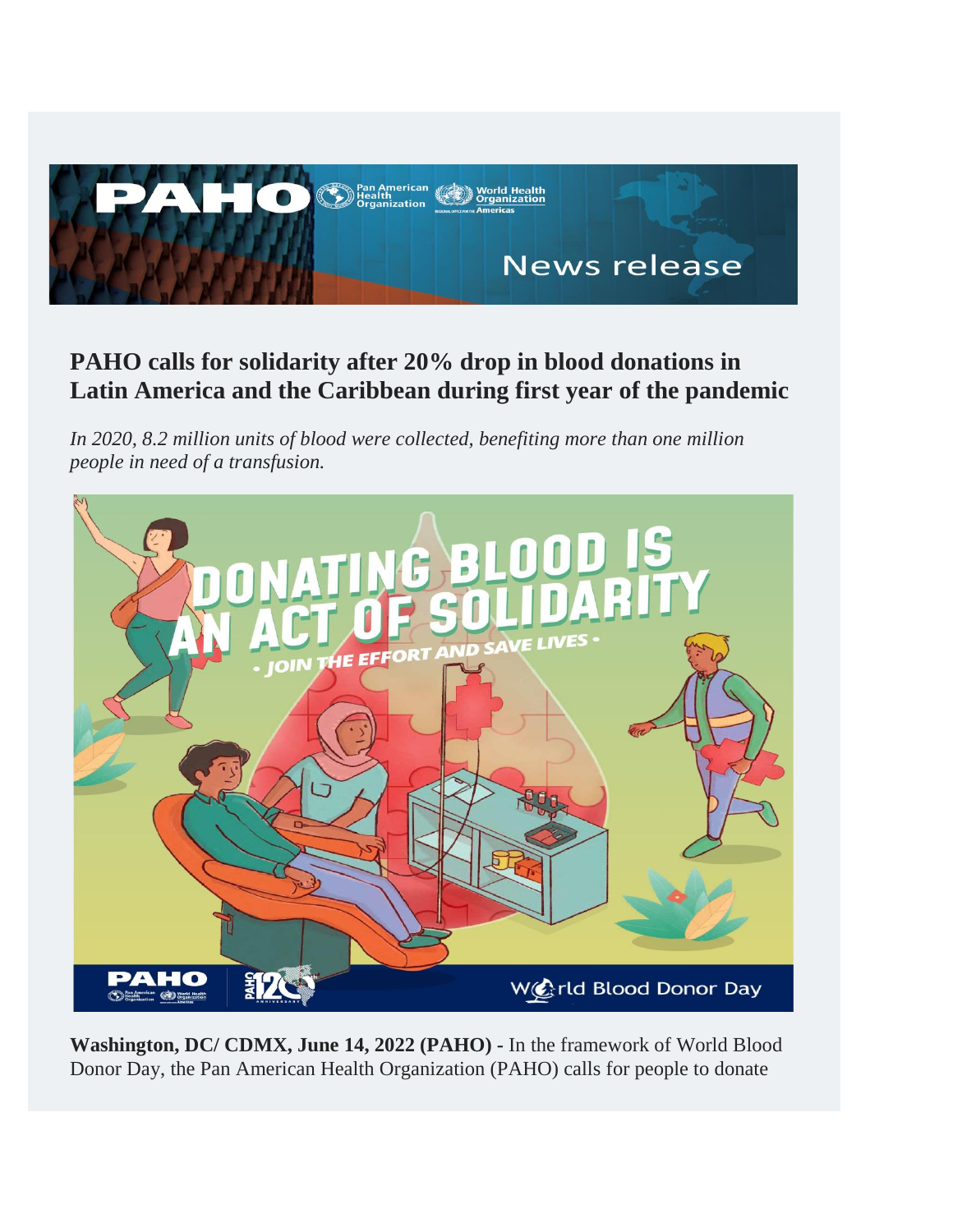blood following a 20% drop in blood donations in Latin America and the Caribbean during the first year of the COVID-19 pandemic, compared to 2017, according to [latest](https://paho.us19.list-manage.com/track/click?u=44ee81176202d33cbd0372f87&id=559476500c&e=cf7c844205) [data.](https://paho.us19.list-manage.com/track/click?u=44ee81176202d33cbd0372f87&id=559476500c&e=cf7c844205)

The pandemic has shown us that"the contribution of blood donors is essential. Without them, the transfusions that help save millions of lives each year are not possible," said PAHO Acting Assistant Director Marcos Espinal, during a global event hosted by Mexico to mark the day.

"The need for blood is universal, but access to it is not," said Dr. Espinal. The situation is particularly serious in low- and middle-income countries.

In Latin America and the Caribbean, 8.2 million units of blood were collected in 2020, benefiting more than one million people in need of a transfusion. But in many countries, demand for blood outstrips supply, and blood services face the challenge of ensuring the availability of safe, quality blood and blood products.

To prevent shortages and ensure safety, PAHO recommends that 100% of blood and blood component donations come from voluntary and regular donors, and that family or friends of patients do not need to be called upon to replenish this life-saving resource.

However, the region is still far from reaching that goal. In 2020, 48% of the blood collected came from voluntary donors, 2% more than in 2017. And while more than 80% of the blood in ten countries came from regular altruistic donors, in nine others, this proportion failed to reach 10%. PAHO works with countries to increase voluntary donations and ensure safety.

World Blood [Donor](https://paho.us19.list-manage.com/track/click?u=44ee81176202d33cbd0372f87&id=36489afeac&e=cf7c844205) Day, established by WHO in 2005, is celebrated every 14 June to highlight the importance of the availability of safe and sufficient blood and blood products for all, and to thank voluntary, repetitive and unpaid donors for their act of solidarity. This year's theme is "Donating blood is an act of solidarity. Join the effort and save lives."

## **Links**

[World](https://paho.us19.list-manage.com/track/click?u=44ee81176202d33cbd0372f87&id=53b7250f45&e=cf7c844205) Blood Donor Day - June 14, 2022

Transfusion Blood Supply Latin America and Caribbean (2020) - [PAHO/WHO](https://paho.us19.list-manage.com/track/click?u=44ee81176202d33cbd0372f87&id=8186e5d86c&e=cf7c844205)

Recording of th[e](https://paho.us19.list-manage.com/track/click?u=44ee81176202d33cbd0372f87&id=22d2e87c35&e=cf7c844205) [World](https://paho.us19.list-manage.com/track/click?u=44ee81176202d33cbd0372f87&id=5ad2921eec&e=cf7c844205) Blood Donor Day 2022 event in [Mexico](https://paho.us19.list-manage.com/track/click?u=44ee81176202d33cbd0372f87&id=5177a53d00&e=cf7c844205)